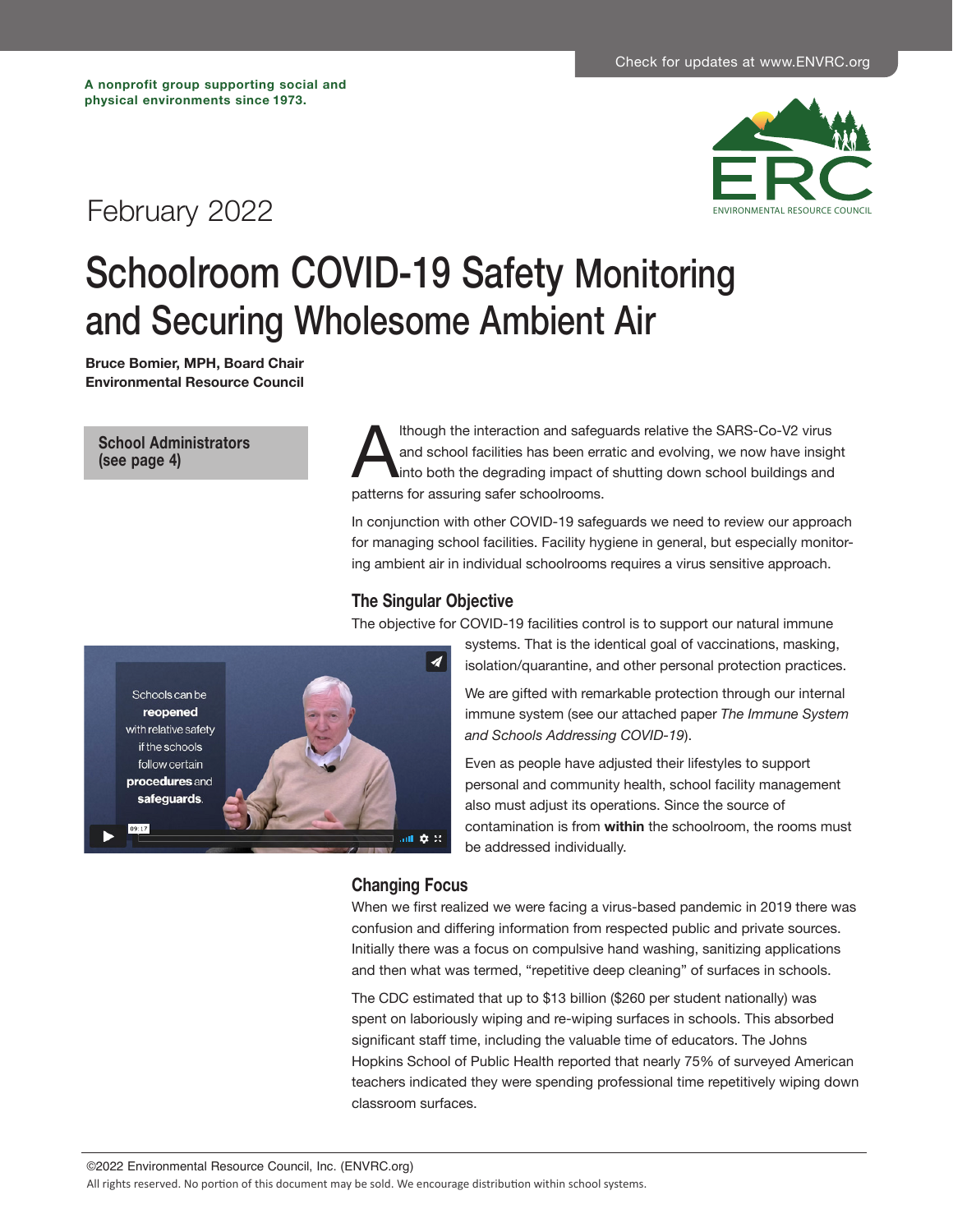Presently the clear consensus among public health researchers is that, while general surface area hygiene may be helpful, resources spent repetitively deep cleaning is of minimal value. We now understand that the SARS-Co-V2 virus infection is almost exclusively spread through inhalation of exhaled breath containing bronchial fluid embedded with the virus from infected, often asymptomatic, individuals in close proximity over an extended period of time.

Limiting the burdens of excessively inhaling another's exhalations, must be the focus of revised COVID-19 school facility management.

As you exhale, your breath emits a huge number of microscopic "bubbles." These thin membraned sacks of bronchial fluids are pushed into the atmosphere. Each bronchial fluid bubble is embedded with thousands of particles and chemicals including proteins, peptides, RNA, DNA,



traces of hormones, and, if a person is infected, tiny SARS-Co-V2 viruses.

If you exhale in a cold area you observe a white mist of warm moisture particles, visible only for a moment, until their temperature equalizes with the surrounding air. Due to their small size the cloud of exhaled breath containing sacks of bronchial fluid tends to float erratically until they burst or gravity pulls the microscopic sacks of bronchial fluid to the ground.

If one is outside, the suspended bronchial fluid is quickly diluted and the virus constituents are destroyed. Transmission through inhaling the exhaled breath of someone infected is possible but unlikely when a person is out-of-doors.

The primary objective of COVID-19 new era school facility management is to monitor and, if necessary, respond to contaminated ambient air in schoolrooms as identified through testing rooms.

# **Schoolroom Ventilation and Circulation**

Shortly after the May 2020 murder of George Floyd in Minneapolis a large tightly packed crowd of protesters marched in downtown Minneapolis for several hours, typically without masking. There was concern by the Minnesota Department of Health that many would be contaminated by SARS-Co-V2 virus. Although there were almost certainly asymptomatic individuals in the group, after extensive outreach and testing, no significant contamination was identified. Almost simultaneously a nearby hospital that had institutionalized distancing, masking, and intense deep cleaning experienced a "super spreader" event with tragic consequences.

This was one of many examples identifying ambient air as the primary vector of exposure. The hospital had extensive filtering within their air handling system (a 13 MERVE rating) which filtered incoming air but in doing so as a consequence of aggressive filtering possibly limited the volume of air exchange. The focus on building wide air exchange may have made things worse and it is unlikely that it had any significant value since the contamination was from person to person within a hospital room.

The outdoor event not only had sunlight with UV radiation degrading the virus embedded in exhaled bronchial fluid but more importantly there was almost instant dilution in the outdoor ambient air. This event corresponded to the Washington state Skagit choir super spreader experience, in which 58 of 62 choir members contracted COVID-19 after a prolonged choir practice in a poorly ventilated room. Indoor air contamination represents the most significant COVID-19 risk.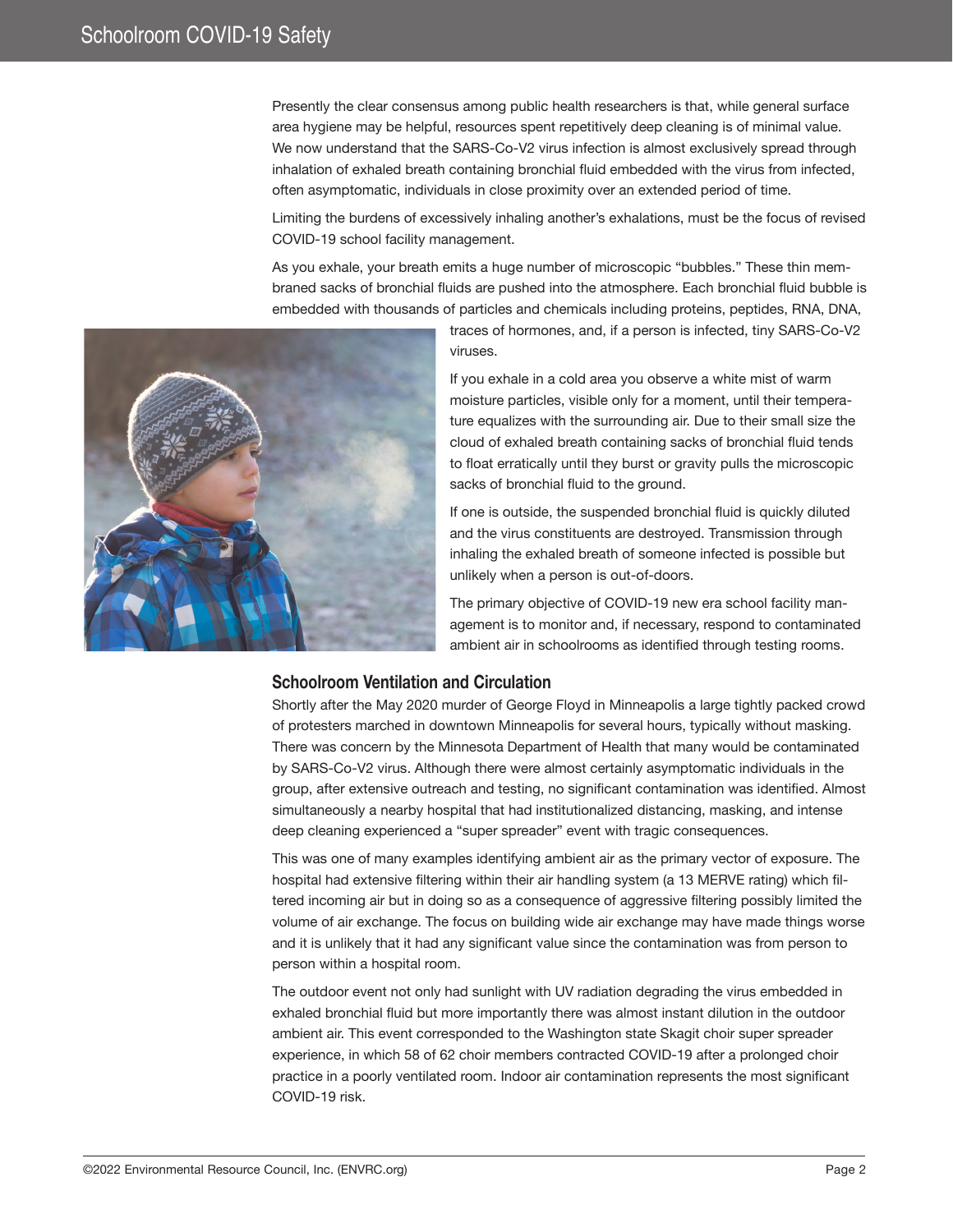On May 7th 2021 the Centers for Disease Control and Prevention formerly published that aerosol transmission of SARS-CoV-2 was absolutely the primary cause of COVID-19 disease. Later that month the Johns Hopkins Bloomberg School of Public Health published that, "… improvements in ventilation in K12 schools can decrease the risk of SARS-Co-V2 spread."

The main school facility management objective, we now understand, is to limit prolonged indoor air inhalation of the exhalations of others in the same room. This may be accomplished by limiting occupancy and/or increasing the amount of fresh air introduced into rooms and assuring responsible circulation once the air is introduced. This should now become the primary objective of school maintenance relative to the prevention of COVID-19.

The COVID-19 impact in Korea occurred somewhat prior to the disease being introduced into the United States and Canada. The Korean government responded quickly to COVID-19 by promoting deep cleaning surfaces and installing plastic dividers around individual students. The objective was to reduce touching contact under the assumption that touching was a primary route of exposure. The unfortunate consequence was that the barriers prohibited fresh air circulation and promoted the spread of exhaled bronchial fluid and consequently COVID-19.

The objective of virus sensitive school facility maintenance is to support proper ventilation and assure appropriate circulation individually in each schoolroom.

This is a significant challenge for many school districts. In June of 2020 the Government Accountability Office (GAO) completed an in-depth survey of American schools finding that 41% needed to update or replace the ventilation systems. The increase in pre COVID-19 virus-based influenza among schools with inferior ventilation/circulation systems was well documented.\*

The wholesomeness of the ambient air with individual schoolrooms is of primary concern. Air exchange includes ventilation, volumes of air turnover, type of filtering, and the patterns of circulation.

# **Schoolroom Safety Through Differential Carbon Dioxide (dCO2)**

Obviously, it makes sense for a school district to review the characteristics of each building's overall HVAC systems, but there also must be a schoolroom by schoolroom assessment of risk based on the probability of contamination. The most responsible pattern for securing this profile of safety is to calibrate the potential for airborne exposure through measuring the carbon dioxide (CO2) thresholds in each room, in comparison to the CO2 threshold outside the building. This process is identified as the Differential Carbon Dioxide rating or dCO2. This numerical, individual schoolrooms rating will provide critical information for the facility management.

The necessary testing protocol involves inexpensive equipment however, the sampling and interpretation of the readings must follow established guidelines. This process is illustrated in attached videos. It essentially involves measuring the carbon dioxide burdens outside the school building and then comparing the readings to CO2 burdens inside each room or section of a room if circulation is an issue. Although there are several other elements that need to be taken into consideration, the difference between these two numbers directly corresponds to the probability of one individual inhaling the bronchial fluids of another person's exhalations. The dCO2 reading provides an indication of the risk of contracting COVID-19 in the room.

\*Indoor Air. 2017; 27(6):1039-1051.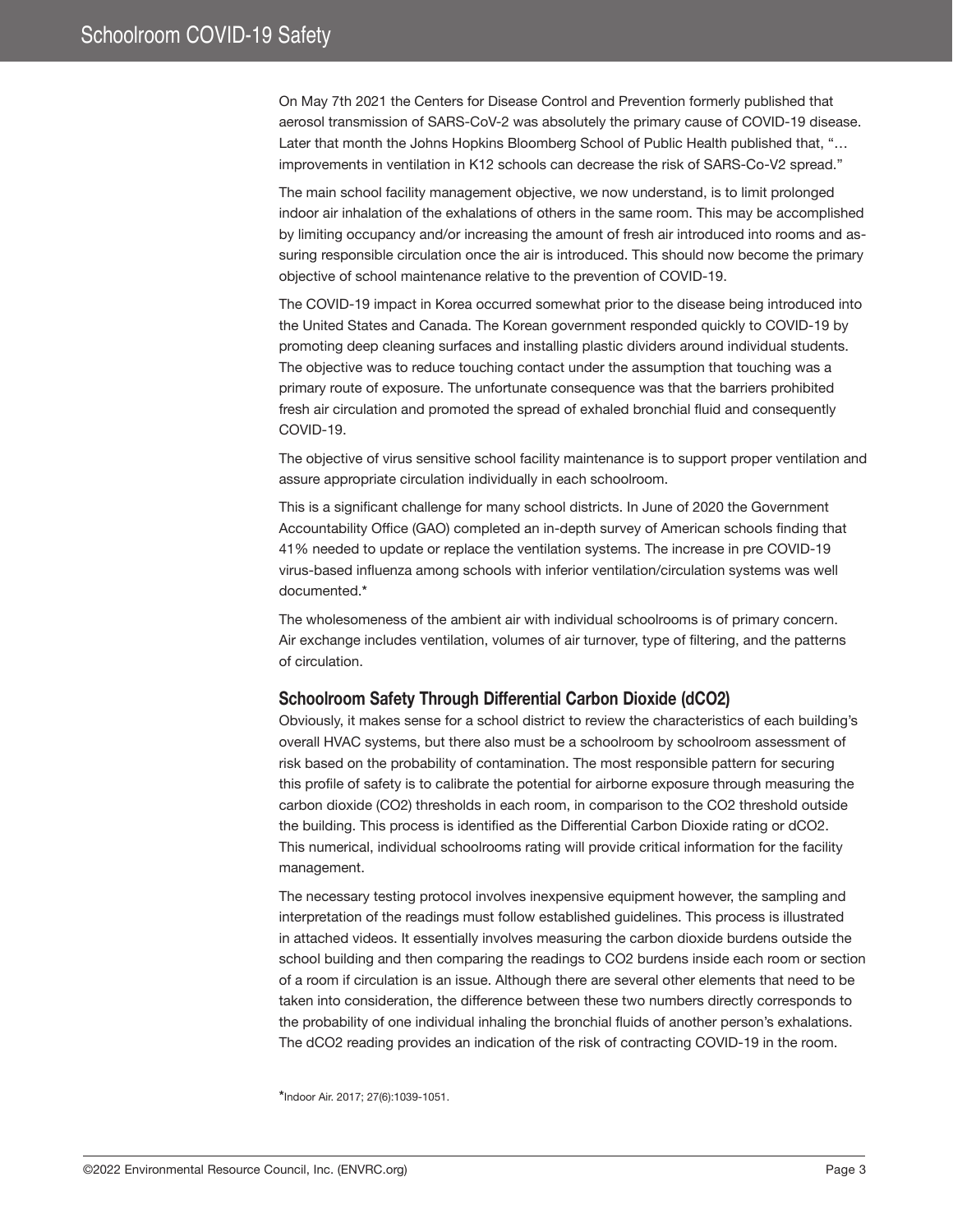# <span id="page-3-0"></span>**Support for Schoolroom Differential CO2 Testing (dCO2)**

The dCO2 process is inexpensive to implement and maintain. If you wish support for working with dCO2, please contact us at **admin@envrc.org**.

#### **1. Equipment**

Obtain a responsible CO2/humidity monitor. The costs tend to be around \$350 +/- and a single unit can be repeatedly used to support a number of rooms. Test results are instantaneous.

#### **2. Background CO2**

Following protocols draw a CO2 reading outside the building.

#### **3. Schoolroom CO2**

At specific times relative to room occupancy take several spaced CO2 readings within a room.

#### **4. Schoolroom Specifics**

Identify characteristics within the room which might influence sharing breathing zones.

#### **5. Calculate Room and Building dCO2**

Compare readings within the building. Room safety and problematic building areas will be identified.

Standardized readings within the room indicate proper circulation and a single reading can be taken in the future.

You will rapidly have indications of risk among rooms which can be utilized to profile sections of the building, and the entire building.

Although the dCO2 process has been successfully used in Europe no regulatory agency has established a threshold of safety for schoolroom dCO2. What a school can presently develop is a rank order of relative safety as relates to exposure. If there is a room or section of rooms where the dCO2 is substantially higher than another area or room, building facility managers can prioritize areas or rooms for review and response.

We have been involved in conducting an analysis of 1888 schoolrooms within 48 school buildings and have general benchmarks to help identify relative schoolroom risk allowing facility managers to prioritize areas of concern. As we continue to test schools and individual schoolrooms the confidence level in identifying problem areas become progressively more specific. The state of California is also in the process of establishing schoolroom CO2 thresholds.

Among the 48 buildings we found the outside ambient air to have a CO2 range of 315 parts per million (ppm) to 481 ppm. These figures were calibrated against CO2 burdens inside classrooms. The dCO2 the findings ranged from only a little over 0, meaning the air inside the classroom was close to outside ambient air, to a little over 250 with the mean average around 100. It made sense for us to identify about 20% of the rooms which had dCO2 readings above 150 which were then prioritized for monitoring. This also means that we could provide positive comments relative to the probable safety of around 80% of the rooms. Facility managers were able to typically adjust ventilation and circulation systems and/or make responsive recommendations regarding reduced room occupancy. For some of the rooms with extremely high readings the placement of a \$500 portable high efficiency silent particulate freestanding air purification system within in the room would adjust the risk ratios.